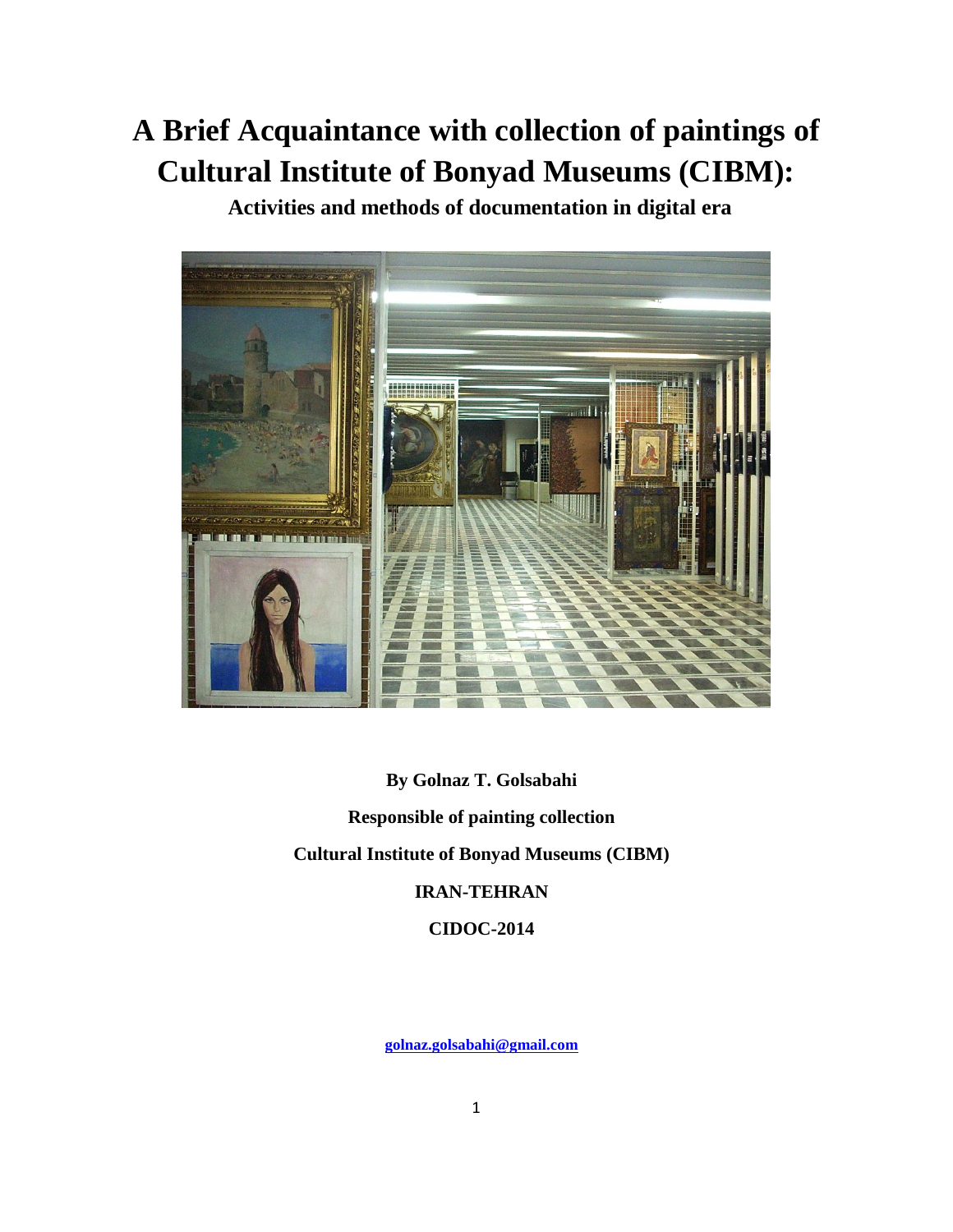## **1. An introduction to painting collection of cultural institute of Bonyad museums:**

Collection of painting in cultural institute of Bonyad museums is one of fourteen collections of historical and artistic works. In this Institute various historical and artistic works have been preserved since 28 years ago. Although most of works of this collection are Iranian and non-Iranian (mainly European) paintings, but, maps, historical photos, exquisite (rare) books benefiting of features and designs of Islamic art in past centuries and painted doors have been presented in it.

3595 objects in this collection belong to cultural institute of Bonyad museums and are supposed to be delivered to museums which would be established by this institute in future.

## **Major (Primary) Scope of Objects in this collection:**

Paintings

- **Minor (Secondary) Scope:**
- **Calligraphies**
- Map
- **Photographs**
- Painted wooden doors
- Partitions
- Printed art works
- Gilded books.

#### **Historical Scope:**

Iranian Art works from Safavid age to present and foreign art works from  $17<sup>th</sup>$  Century to present.

#### **Geographical Scope:**

Iran and different countries

#### **Mission:**

Providing an adequate field, in order to preserve, Conserve, Collect, Document and Identify, generating the best atmosphere to collect related art works, research and prepare exhibition, and finally raising public awareness about collection objects and its artistic heritages.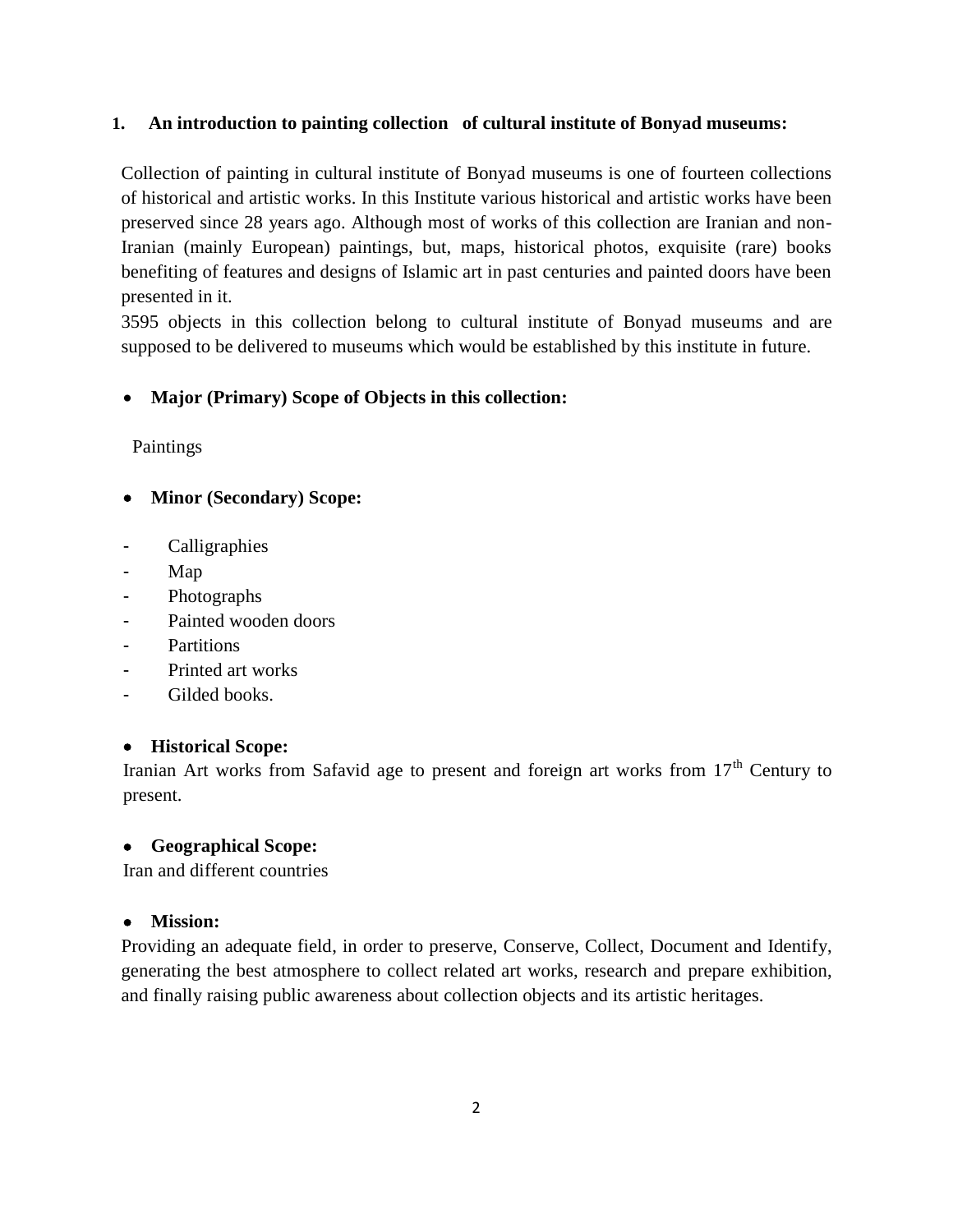**Vision:**

Developing and raising visual perception of public, raising public knowledge and ability to understand works of arts, providing suitable environment to flourish creativities, providing adequate conditions to enjoy of contemporary and classic art, through preservation, conservation, collection and exhibition of paintings.

## **2- Activities and methods of documentation in Collection of painting in digital era:**

Documentation process in this collection now is based on practical guide of documentation which published by UNESCO, ICCROM and EPA, 2010:

## **"DOCUMENTATION OF MUSEUM COLLECTIONS WHY? HOW? "**

**Practical guide <sup>i</sup>**



A GUIDE FOR DOCUMENTATION WORK

**COLLECTIONS** 

# **FOR MUSEUMS IN DEVELOPING COUNTRIES**

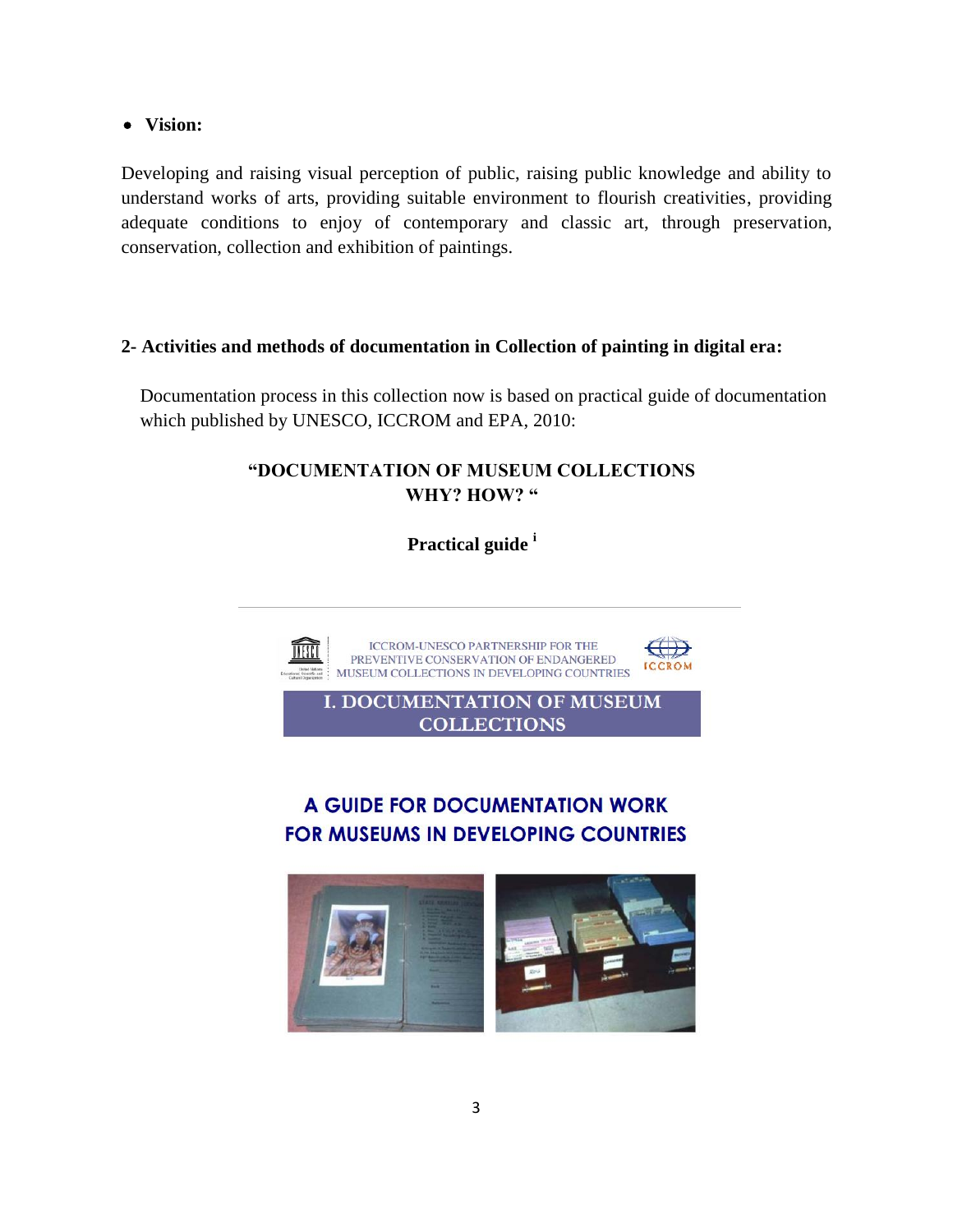## **In Painting Collection**

In general in this collection, works are classified on the base of two main categories:

- Iranian objects
- Non-Iranian objects

Base of this classification, two panels, in eastern and western side, have been located in this collection and most of objects are preserving on these panels such as some other ones which preserving in corridors and drawers.

This brief introduction about painting collection of Cultural Institute of Bonyad Museums (CIBM) has been prepared by Golnaz.T Golsabahi as responsible for painting collection .It will explain the collecting system and information about documentation activities.

## **3- General Procedure and documentation areas in CIBM Painting Collection:**

## **Object entry**

All objects entering to the Cultural Institute of Bonyad museums (CIBM) are recorded in a special sheets data bank, both manual and digital form. All objects in order to enter to the collection are identified with a number and a prefix: "M".

Two general processes in this part are as following:

#### **- Accession to the main institute (CIBM)**

In this level some general documentation actions, both manual and digital will be done.

They are:

- Recording objects' general information.
- Recording Objects' ownership process.
- Recording the last owner information.
- -Recording objects' previous location.
- Objects numbering with prefix: M (for example M- 20343 or in Persian: ٢٠٣٣٣ -م)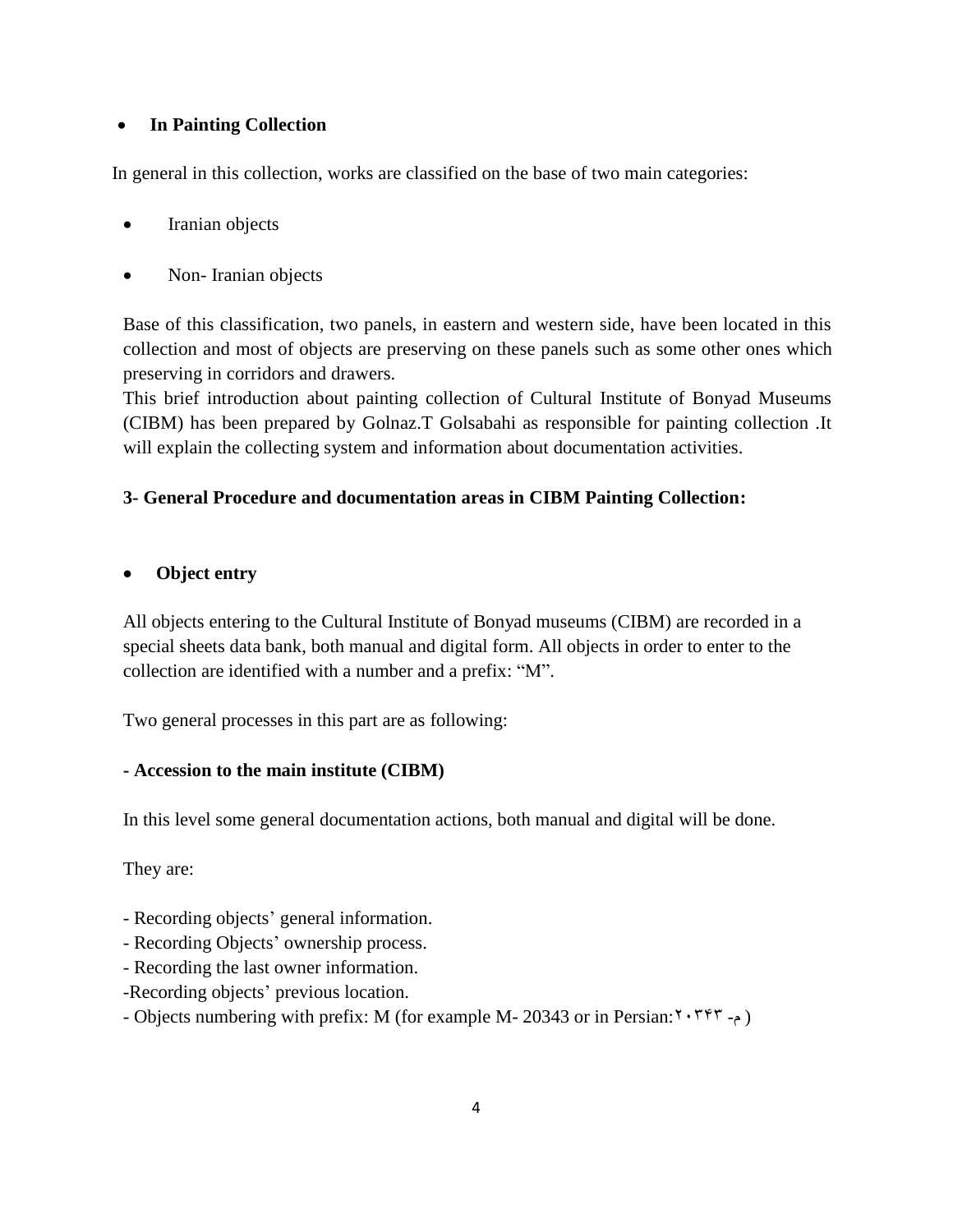#### **- Accession to the painting collection**

In this step besides all activities which have been done in main institute( CIBM) by its general office of trusty section, the following list will be done in painting collection as well:

- Procedure of official transferring responsibility of object to treasurer. (Manual)
- Recording objects' condition and physical situation. (Manual)
- Recording objects' codes with prefix "M "in objects data bank. (Excel sheet)
- Recording objects' general information in object data bank of collection. (Excel sheets)
- Recording the last owner information in object data bank of collection. (Excel sheets)
- Classifying objects. (Manual)
- Photographing objects.
- locating objects. (Manual and computerized as recorded in an excel sheet)
- Preparing objects IDs. (Manual- computerized)
- Researching basic knowledge about objects in order to make library of data.

#### **Official transferring responsibility**

 By this activity, keeper or collection responsible, will receive objects responsibility as collection responsible.

Paper based documents must be signed to deliver this responsibility. Keeper will receive objects responsibility one by one in an almost long process.

#### **Coding system**

Coding system on object entry in cultural institute of Bonyad museums, contains some different ways and mostly, based on the way of receiving objects**,** but coding system in Painting collection is based on a number with prefix "M" in Persian, which has to show the object place ( from counting point of view) among other objects of institute and collection.

By the way, collection responsible, will receive another and different codes of each object but documentation and addressing process will be based on number with prefix M.

#### **The process can be listed as following:**

- Appropriation of identification code based on museum coding system: a number with prefix " $M$ ".

- Appropriation of identification code based on object location in painting collection.

- Recording all codes in main Storage department and painting collection special files, both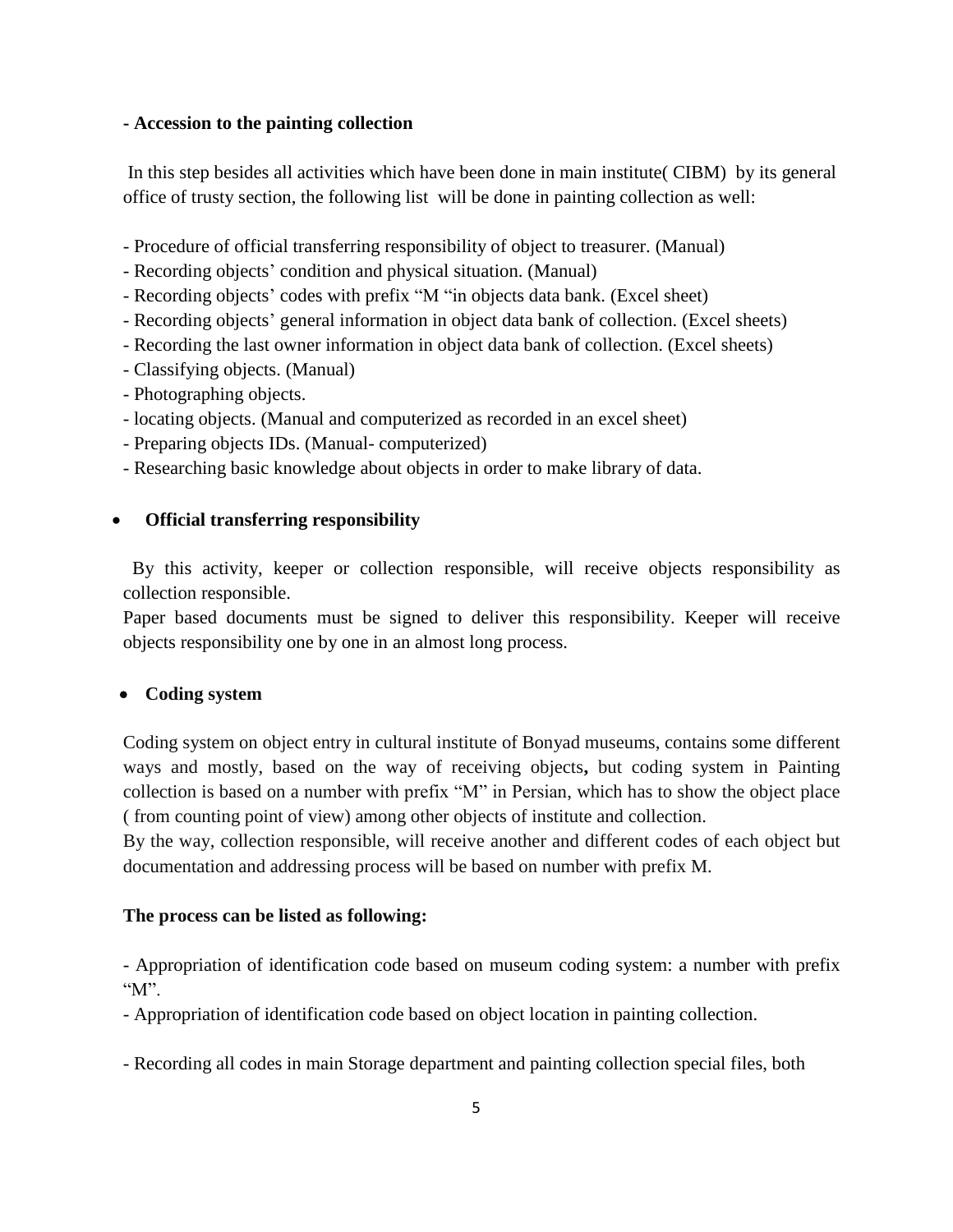manual and digital sheets.

#### **Objects Identification**

Since 3 years ago Cultural institute of Bonyad Museums, under the guidance of its experts and researchers, prepared a practical guideline for each collection in order to explain the framework and process of objects' identification.

This guideline explains objects Category, Material, Style, Historical and Artistic background, and clarifies a frame which shows how an object can be collected (or belong to) in a specific collection.

By this guideline which named "A guideline for identification museum's object" every object, in the very first level of entering to the collection, can be identified and categorized. If it doesn't fit to this guideline, will not belong to that specific collection and can be transferred and collected in another collection or place.

## **Based on "A guideline for identification museum's object" the process of object Identification will be:**

- **-** Providing general and manual object ID forms.
- **-** Providing specialized and manual object ID forms.
- **-** Providing digital object ID in excl Data Bank.

#### **Locating**

Addressing objects is one of the most necessary and important activities in this collection. Over than 3500 objects such as paintings with different style and techniques, maps, printed art works, books and painted doors are preserved in this collection. Locating or addressing objects is only activity which since two years ago has been digitalized from the beginning.

Every location of each objects record in a special data bank on excels sheets with its picture. The Photographs aren't taken professionally, but they show objects and their location on panels or in the corners or boxes of collection. This activity is very helpful in periodical, regular stock taking or in joint project with other museums or collections such as exhibition, loan in and out. So in this level with a very simple format, and using existing possibility, collection will be monitored and will be digitalized.

#### **The processes are:**

- **-** Locating object based on objects classification.
- Providing object's code in object location in a visible way.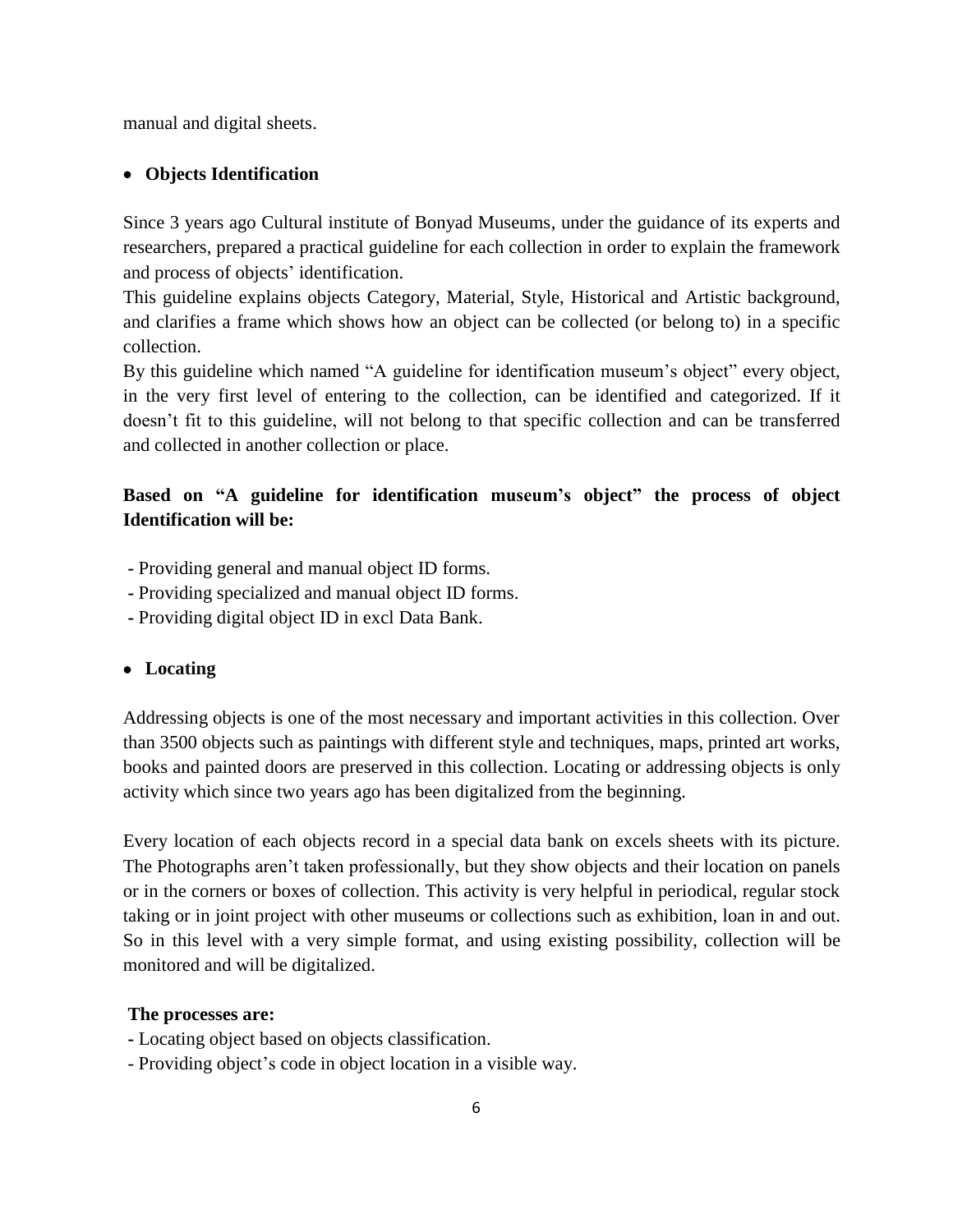- **-** Photographing object in its location.
- **-** Computerizing object location with its code number.
- **-** Linking object location to its photograph.

## **Cataloguing**

Painting collection keeps background and history of object to hold information about the acquisition process and object entry. This includes all correspondence, researching materials, catalogues or pictures, relating to the object. But this Process not only in Painting collection but also in all museums and other collections of CIBM is very new and still different with main concept of cataloguing. We are trying to collect data, historical background, documents about object identification and classification, documents and references about loan in and out and exhibition, mostly, based on **spectrum: "The UK museum documentation standard**" in a manual file.

But still lack of tools and skilled personnel is the cause of not being able to use this model in the best way and practically.

In painting collection, over than 2000 manual files have been prepared for each object under its own code and the goal is to finish this pre- cataloguing for all objects during year 2015. The activity is not computerized /digitized yet.

## **Manual Library of Data**

All research paper works or articles in magazines, books or newsletters, relating to items in the collection, have been filed in object coding order.

In Manual Library of data, every data and information related to historical or artistic knowledge of object will be gathered and collected.

This information and knowledge will be in the service of curator researches and studies about objects. It can be available for public or students as well.

## **Periodical stocktaking**

In Periodical stocktaking, each object in collection, is checked and reviewed by curator and representative from main treasurer department and the results record officially in institute documents, administrative department and storage department. Each object's absence or damages should have been recorded officially and curator will be in charge for explanations. The process will be recorded and signed by director general, head of treasurer department, head of collections department and responsible/curator of collection.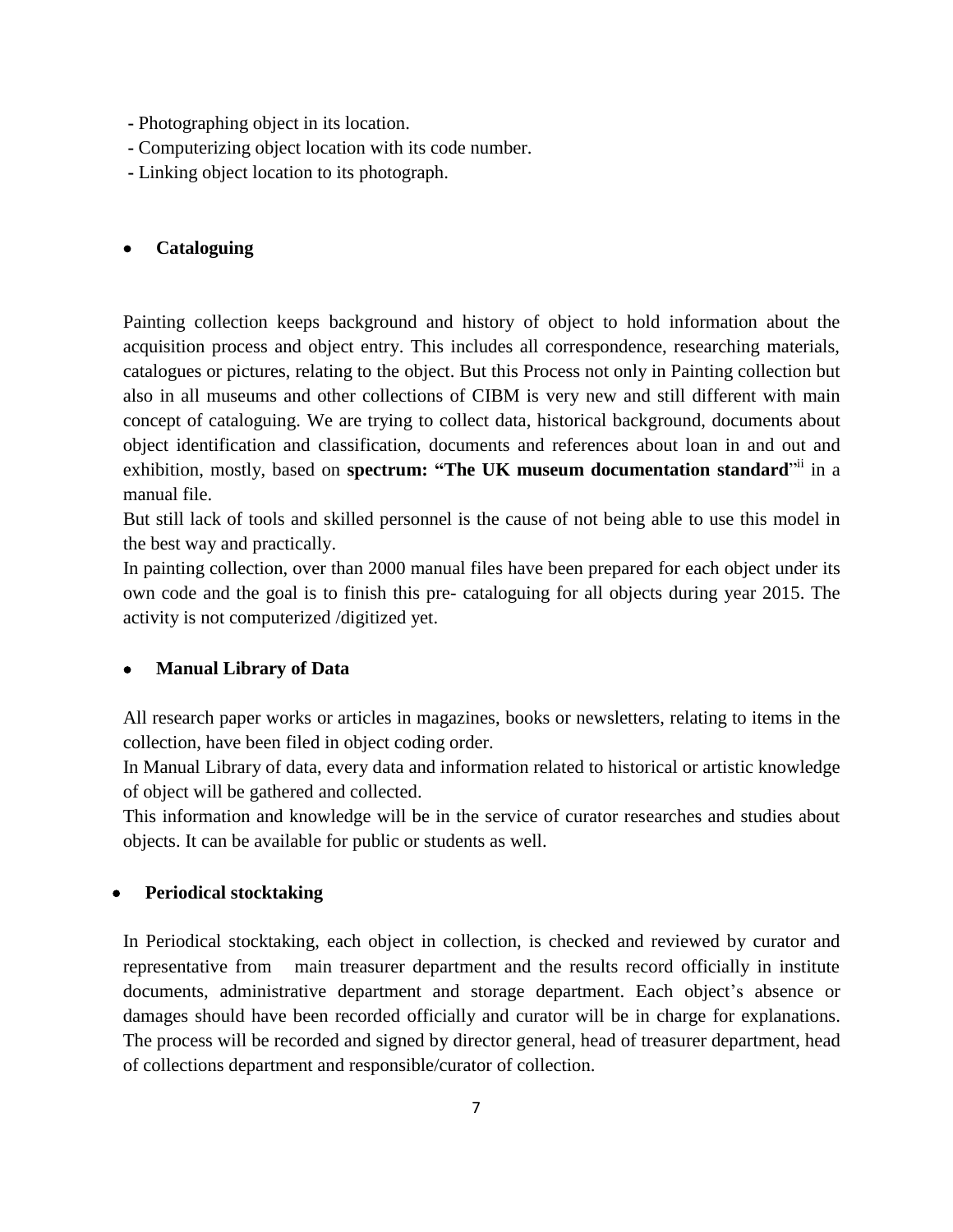Each year, every collection will follow this process but in one year, it will be about whole objects and collection in general and in next year it will be checked and reviewed by random.

## **Loan in / out**

Cultural institute of Bonyad museums (CIBM) and its painting collection are interested and cooperate with organizations and institutes which are interested in planning joint project or exhibition through objects of this institute. But this activity rarely happened inside of Iran because of different methods of documentation which are not match together and lack of supportive rules in order to loan objects in or out.

## **Conclusion:**

Since two years ago based on knowledge management strategy and research, through communication with professional organizations and programs for training personnel, a planned program has been started in order to improve documentation process. By this program, paperbased records in each collection such as Painting will be converted to a digitalized format. In this process, data, records in to the computerized databanks and finally a unified data bank will be designed. By this unified data bank of CIBM, every collection's object information of this institute will be linked together, visualized, searchable and researchable.

#### **The result of this strategy can also be:**

- Trained personnel
- Provided equipments and software
- Digitized objects photographs
- Digitized objects documents
- Digitized collection database
- Digital catalogues
- Website for study and research

## • **The SWOT Analyze of existing process of documentation in painting collection can be:**

#### **- Strength:**

- Recording all information(even paper based or manual)
- Classifying and categorizing all objects
- Adequate storage condition
- Regular periodical stocktaking